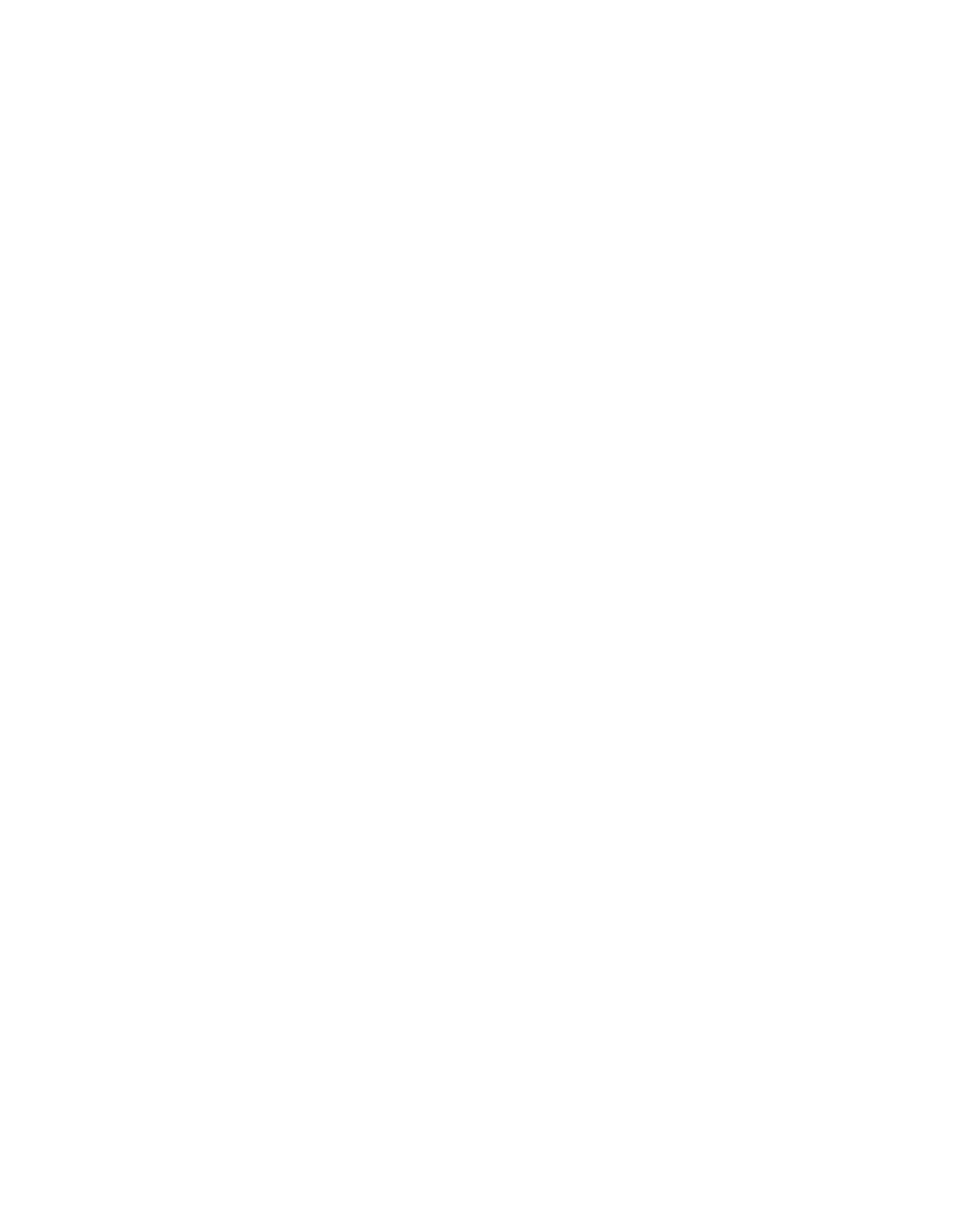## **CONTENTS**

|                                                                                                                                    | 01 INTRODUCTION AND RESERVE TO A RESERVE THE RESERVE TO A RESERVE THE RESERVE TO A RESERVE THE RESERVE TO A RE | 02 |  |  |
|------------------------------------------------------------------------------------------------------------------------------------|----------------------------------------------------------------------------------------------------------------|----|--|--|
|                                                                                                                                    |                                                                                                                | 05 |  |  |
|                                                                                                                                    | 2.1 Benefits of the Transfer Barometer                                                                         | 06 |  |  |
|                                                                                                                                    | 2.2 Transfer classification as a conceptual framework                                                          | 07 |  |  |
|                                                                                                                                    | 2.3 Core indicators and optional indicators                                                                    | 07 |  |  |
|                                                                                                                                    | 2.4 Focus: Institutional requirements and transfer fields                                                      | 09 |  |  |
|                                                                                                                                    | 2.5 Interim conclusion                                                                                         | 12 |  |  |
|                                                                                                                                    | 03 RECOMMENDATIONS FOR IMPLEMENTING THE TRANSFER BAROMETER                                                     |    |  |  |
|                                                                                                                                    | 3.1 Success factors                                                                                            | 13 |  |  |
|                                                                                                                                    | 3.2 Outlook                                                                                                    | 15 |  |  |
| <b>IMPRINT</b><br>and the control of the control of the control of the control of the control of the control of the control of the |                                                                                                                |    |  |  |

 $\bar{\nabla}$ The Transfer Barometer was funded by Stiftung Mercator and Stiftung van Meeteren.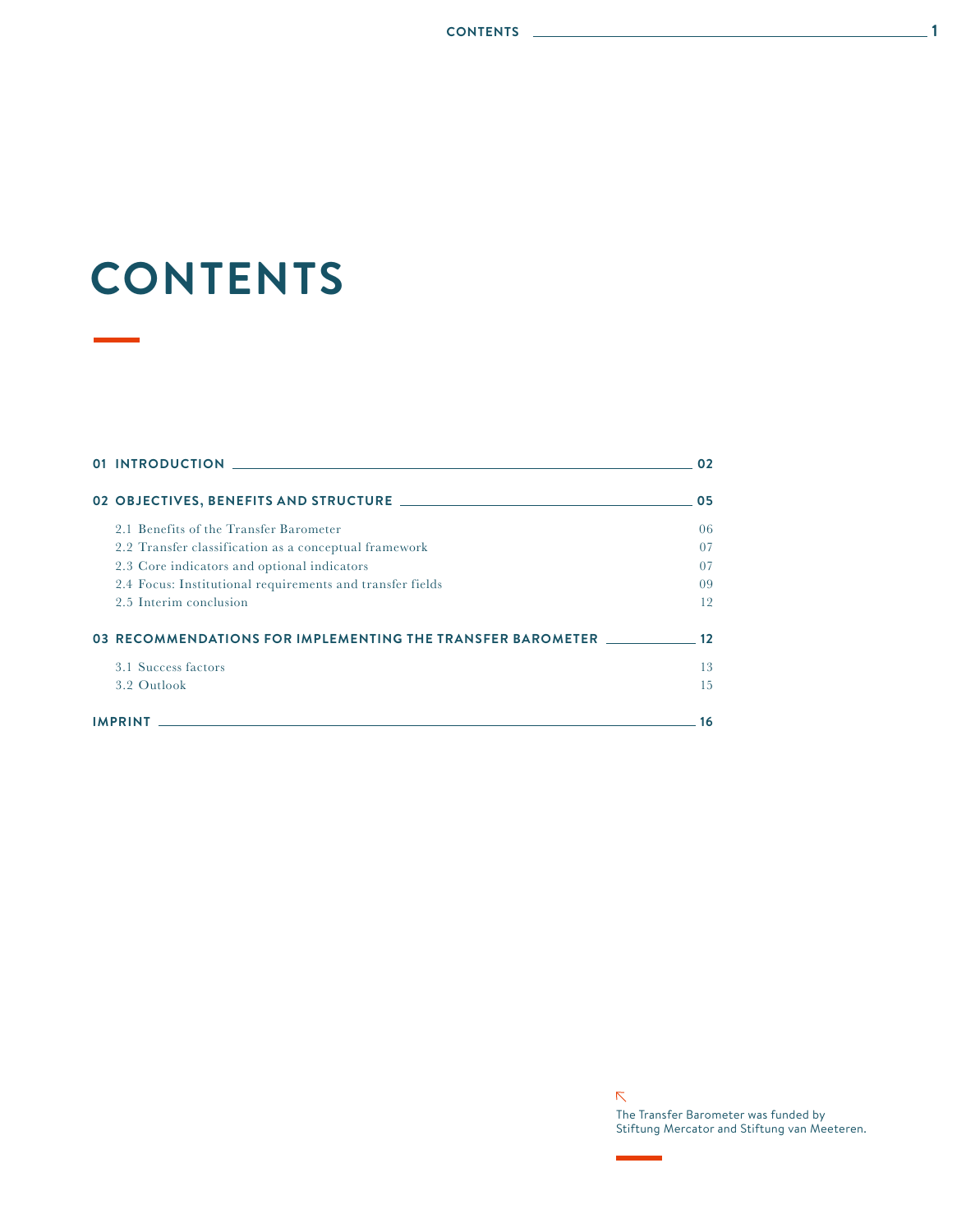# **INTRODUCTION**

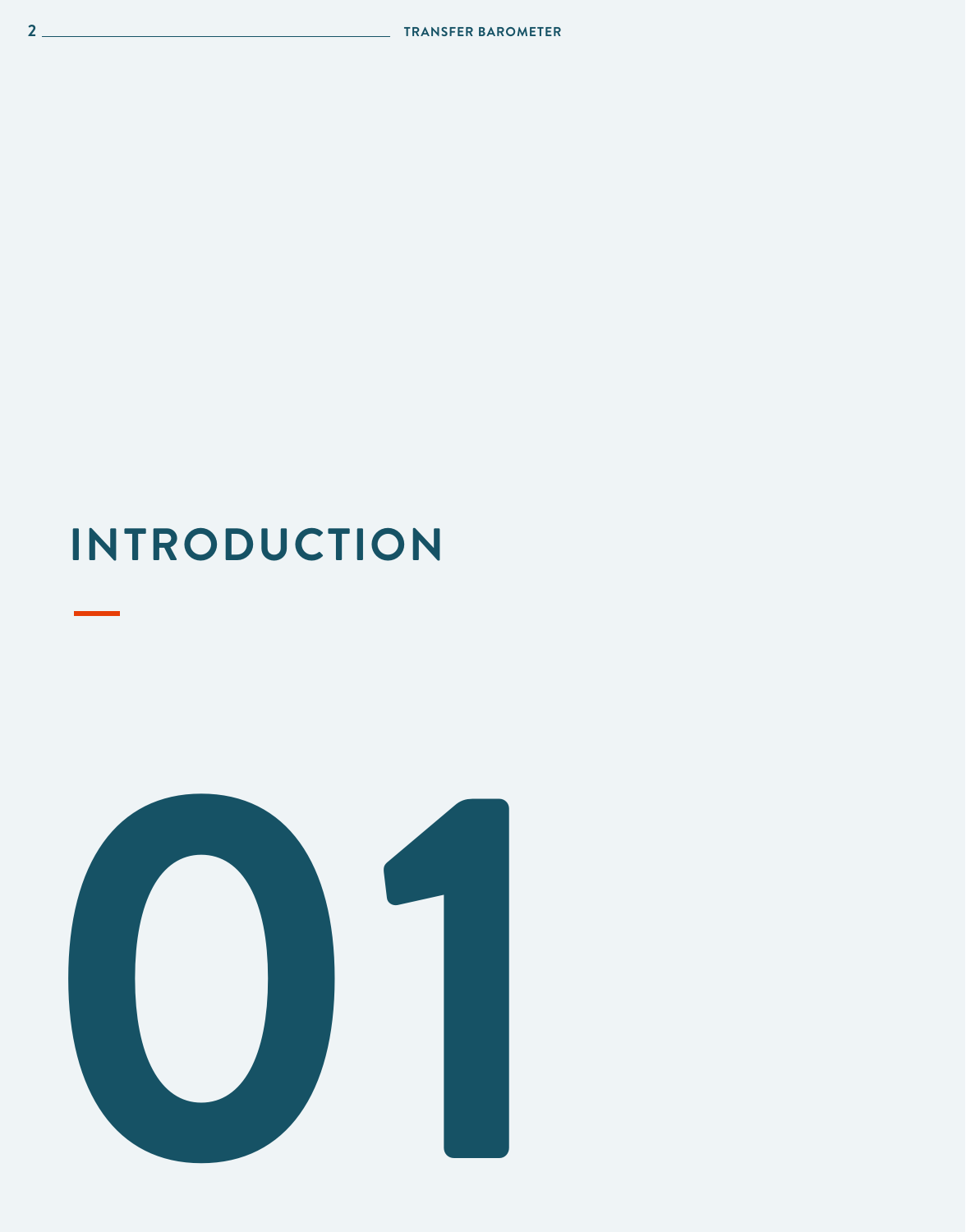- » Transfer is increasingly relevant to the institutional development of universities and non-university research institutions.
- » The transfer of knowledge and technology differs between universities and nonuniversity research institutions.
- » The main challenge is to capture, record, categorise and transparently present achievements in knowledge and technology transfer.
- » Suitable quantitative and qualitative indicators help to achieve transparency with regard to activities and development potential and to present different institutional profiles.
- » The Transfer Barometer has refined existing indicators for business and technologyrelated transfer as a potential basis for standardisation.
- » To gain a broad understanding of transfer, further transfer fields have been defined, and suitable indicators have been developed and tested.
- » The Transfer Barometer offers a field-tested approach for capturing, prioritizing, and developing different transfer profiles of scientific institutions.

Transfer and cooperation activities\* with partners outside the scientific community are an increasingly relevant field of action for universities and non-university research institutions. The capturing of transfer achievements helps scientific institutions to illustrate the social and economic relevance of their research and teaching. Knowledge and technology transfer contributes to the acquisition of public and private third-party funding; it is a key aspect of institutional strategies, profiling and the shaping of the public image. Transfer can also be a distinguishing feature, for example, in the context of student marketing.

At many scientific institutions, the systematic consideration and strategic use of this field of action is still in development. Transfer is often located in the "blind spot" of institutions; individual lighthouse projects are known to exist, however without any comprehensive overview. There is also often no clear understanding of which activities constitute knowledge transfer. Thus, many activities neither contribute to the strategic goals nor to the performance record of the respective institutions. At the individual level, there is little visibility of and appreciation for people engaged in transfer activities. Transfer-specific incentives are often lacking, and transfer activities are still not systematically promoted.

In order for scientific institutions to better tap into the potential for strategic positioning and overall institutional development, more transparency is needed with respect to existing transfer activities, profile-specific strengths, and development and management opportunities. To this end, it is beneficial for scientific institutions to capture their transfer-related activities by means of indicators.

A look at existing instruments and indicators for recording shows that transfer services and cooperative relationships not related to business or technology can only be inadequately surveyed and mapped.

#### $\bar{\mathcal{N}}$

The capturing of transfer achievements helps scientific institutions to illustrate the social and economic relevance of their research and teaching.

> \* The Transfer Barometer is based on a broad understanding of transfer, i.e., transfer encompasses all forms of cooperative relationships and exchange between scientific institutions and external partners in business, politics, culture and the public sector.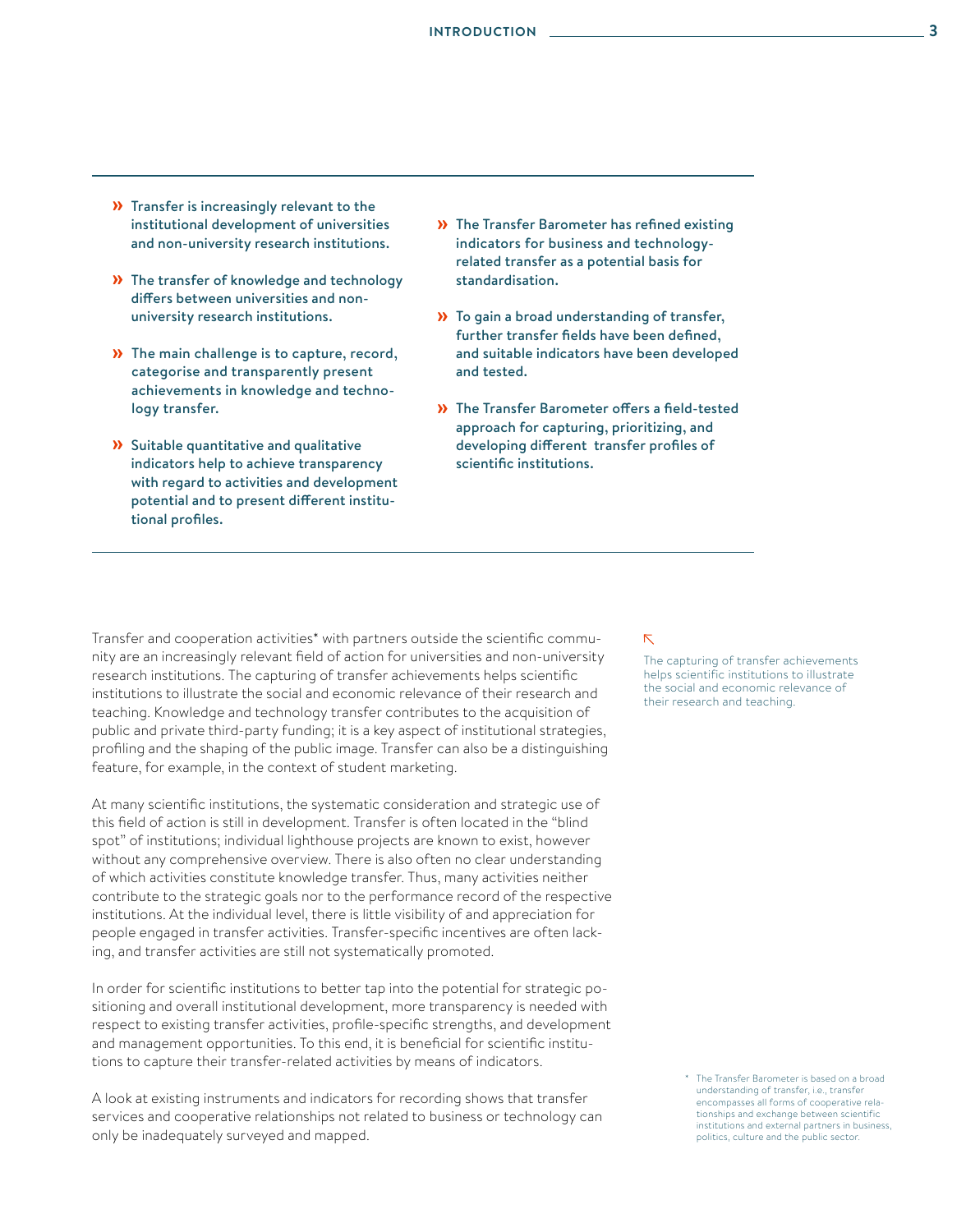In order to represent the entire range of potential transfer activities and institutional transfer profiles based on a broad understanding of transfer, further quantitative and qualitative indicators are required.

This is where the Transfer Barometer comes in: It questions, expands and refines existing indicators for business- and technology-related transfer and offers suggestions for possible standardisation. In addition, the Transfer Barometer broadens the perspective on transfer and develops new sets of indicators to convey an understanding of transfer not limited to business- and technology-related transfer. The indicators were developed in collaboration with five selected universities and six Helmholtz Centres with different transfer profiles and field-tested at the institutions. The indicators of the Transfer Barometer are not to be understood as conclusive. Rather, the aim is to adapt the proposed standard set to one's own needs and to expand it. The aim of the Transfer Barometer is to create transparency and visibility of transfer activities at scientific institutions and to offer concrete starting points for internal management.

The experiences gathered in the course of the trial of the Transfer Barometer show that the recording involves noticeable survey effort. This is primarily due to the large number and variety of possible transfer activities, which are often decentralised and carried out by different actors and organisational units. In addition, especially in transfer areas not related to business and technology, there are still no well-established processes, structures and survey routines for collecting information at the source. With regard to the final determination of the indicators, the focus was on a high informative value combined with basic feasibility and acceptable survey effort.

This guide shows how the operational recording and capturing of transfer at scientific institutions can be accomplished with the help of the Transfer Barometer. It presents the conceptual basis and added value of the Transfer Barometer and provides guidance on the practical implementation. It focuses on findings and experiences across transfer fields as well as on concrete methodological recommendations.

The explanations are supplemented by a recording manual with a catalogue of indicators featuring a detailed presentation of all indicator sets and transferfield-specific survey information.

This provides interested parties with a practical handbook for the capturing of their transfer activities. It offers field-proven knowledge as well as suggestions and guidance for operational implementation. The handout can serve to sensitise, motivate and support scientific institutions that would like to expand their transfer activities as part of their scientific performance.

#### $\bar{\nabla}$

In order to represent the entire range of possible transfer activities and institutional transfer profiles, further quantitative and qualitative indicators are required.

#### $\bar{\nabla}$

Recording guide with indicator catalogue: **[www.stifterverband.org/transferbarometer/](http://www.stifterverband.org/transferbarometer/handreichung) [handreichung](http://www.stifterverband.org/transferbarometer/handreichung)**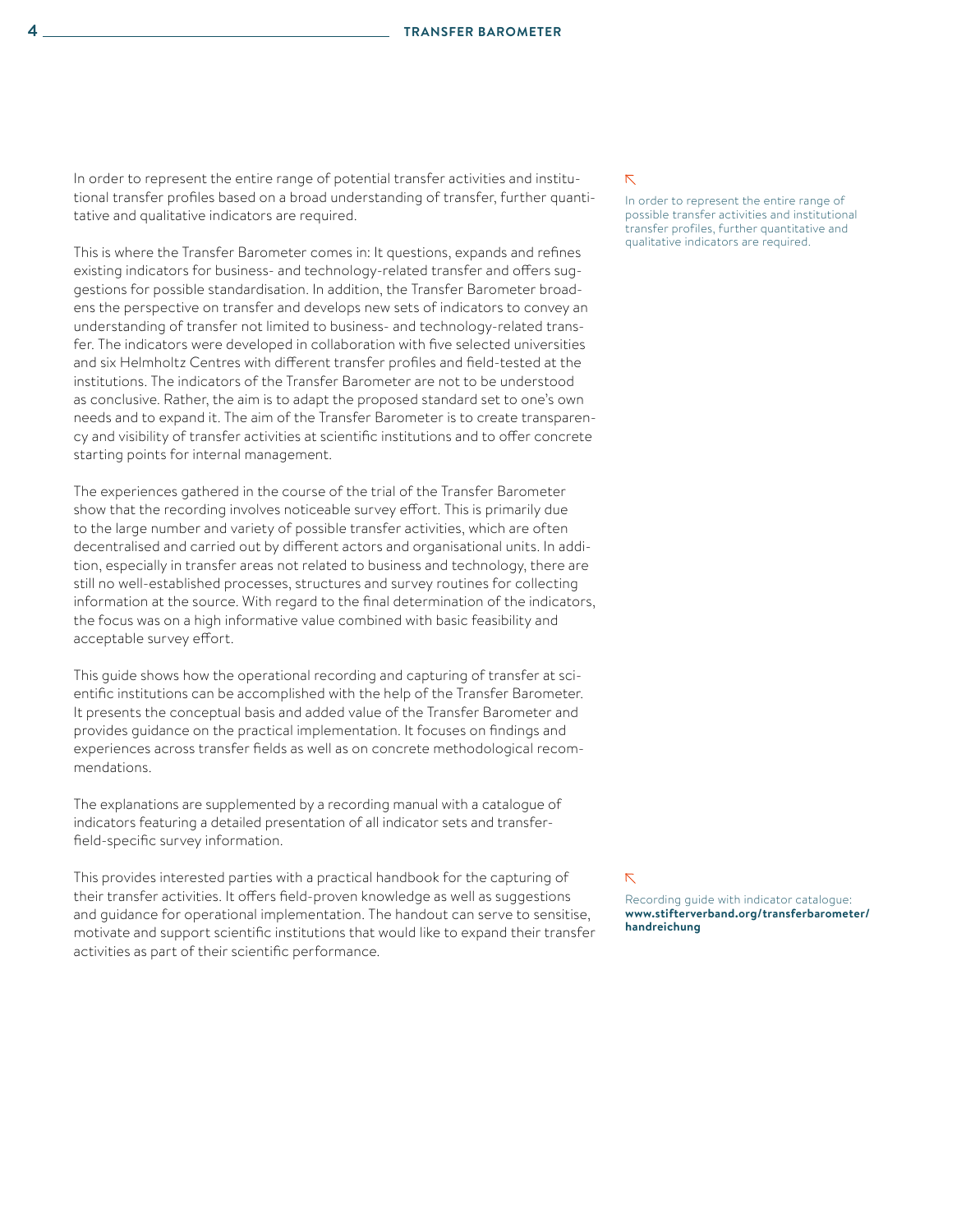## **OBJECTIVES, BENEFITS AND STRUCTURE**

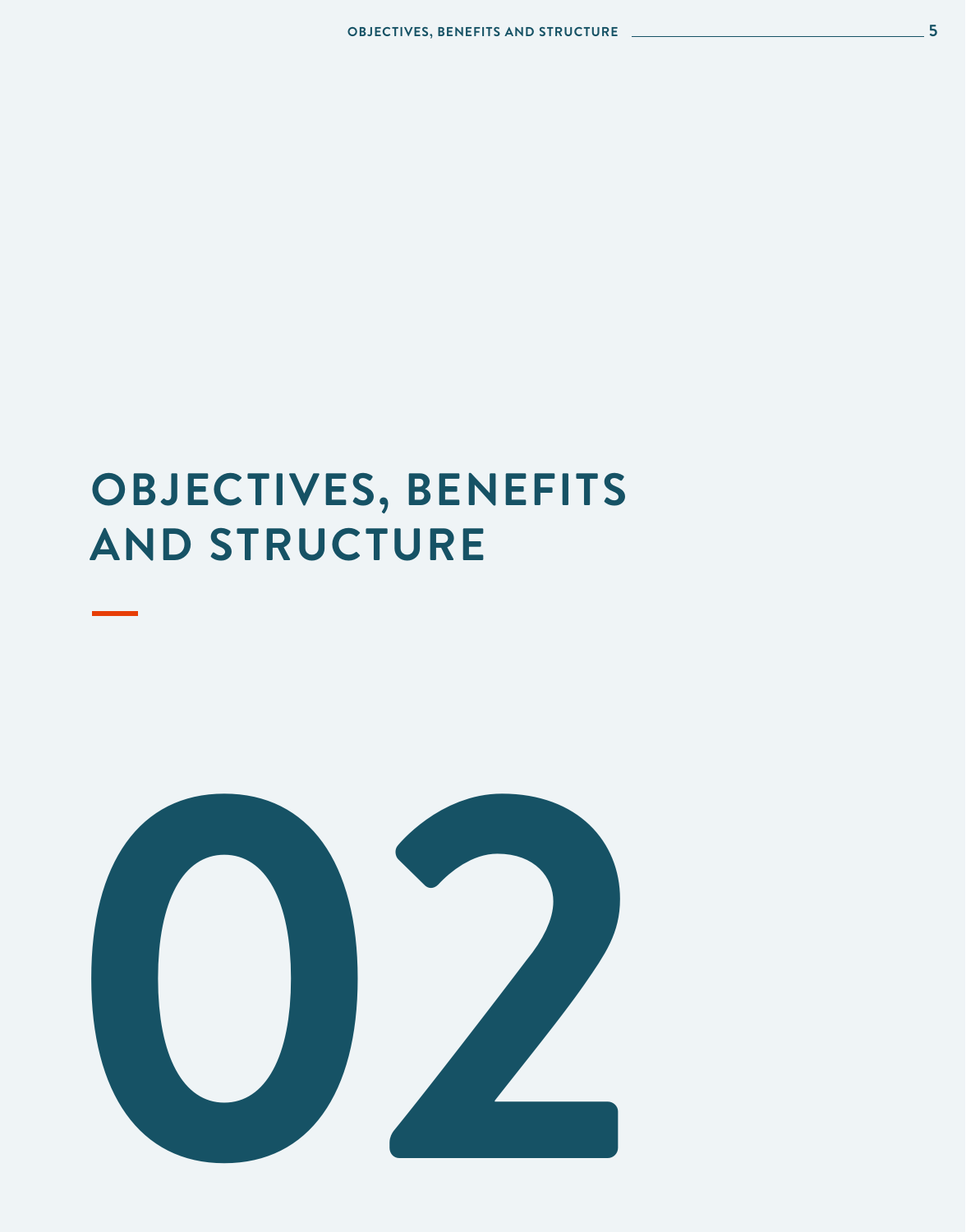The aim of the Transfer Barometer is to provide scientific institutions with field-tested indicators for the profile-specific capturing of their transfer activities. The indicators enable universities and non-university research institutions to systematically capture and strategically develop their transfer activities with regard to institutional objectives.

## 2.1 Benefits of the Transfer Barometer

The Transfer Barometer provides more transparency with regard to strengths, challenges and individual fields of competence and development. Activities and formats in different transfer fields can be mapped by means of quantitative and qualitative indicators. The repeated collection, evaluation and interpretation of the results allows for comparisons over time and presents developments, which, in turn, facilitate the management and strengthening of transfer fields through suitable measures and activities. The Transfer Barometer as an instrument is not designed and only suitable to a limited extent for enabling external parties to make a comparative assessment of transfer activities at different scientific institutions.

#### $\overline{\nabla}$

#### **ADDED VALUE OF TRANSFER CLASSIFICATION:**

Systematisation of the range of possible transfer activities and formats as well as consideration of profile strengths and fields of development

#### **FIGURE 1: TRANSFER CLASSIFICATION**

Conceptual framework for a broad understanding of transfer

| <b>TRANSFER AND COLLABORATION CULTURE</b> |                                                                                                                                                                     |                                                                                                                                               |                                                                                                                                                                                           |                                                                                                         |  |
|-------------------------------------------|---------------------------------------------------------------------------------------------------------------------------------------------------------------------|-----------------------------------------------------------------------------------------------------------------------------------------------|-------------------------------------------------------------------------------------------------------------------------------------------------------------------------------------------|---------------------------------------------------------------------------------------------------------|--|
| equirements<br>Institutional              | <b>Strategy</b><br>Is transfer a relevant part<br>of strategic objectives and<br>internal/external perfor-<br>mance measurement?                                    | Incentives and appreciation<br>Is transfer visible and<br>specifically promoted<br>as a relevant scientific<br>performance dimension?         | <b>Operational processes</b><br>and structures<br>Are there operational<br>structures and processes<br>to support transfer-related<br>activities and actors in a<br>service-oriented way? | <b>Personnel and resources</b><br>What personnel and funds<br>are available for transfer<br>activities? |  |
|                                           | Research-based<br><b>Collaboration and</b><br>Commercialisation<br>Application of research<br>results for social and<br>economic benefit                            | <b>Relationship Management</b><br>Building and developing<br>personal relationships for<br>potential future transfer<br>activities            | <b>Research Infrastructure</b><br>Provision of technical<br>(large-scale equipment,<br>databases) and non-<br>technical equipment<br>(libraries, collections)                             | Entrepreneurship<br>Supporting start-up<br>activities and teaching<br>entrepreneurial thinking          |  |
| <b>Transfer</b> fields                    | <b>Transfer-oriented Teaching</b><br>and Continuing Education<br>Involving partners from<br>outside the scientific<br>community in teaching and<br>learning formats | <b>Scientific Advice for</b><br>Decision-makers and<br>those affected<br>Formalised activities to<br>support science-based<br>decision-making | <b>Research and Development</b><br>with Society<br>Involvement of social actors<br>in the research process<br>and in the development of<br>solutions                                      | <b>Science Dialogue</b><br>Dialogue-oriented<br>formats of science<br>communication                     |  |

Source: own elaboration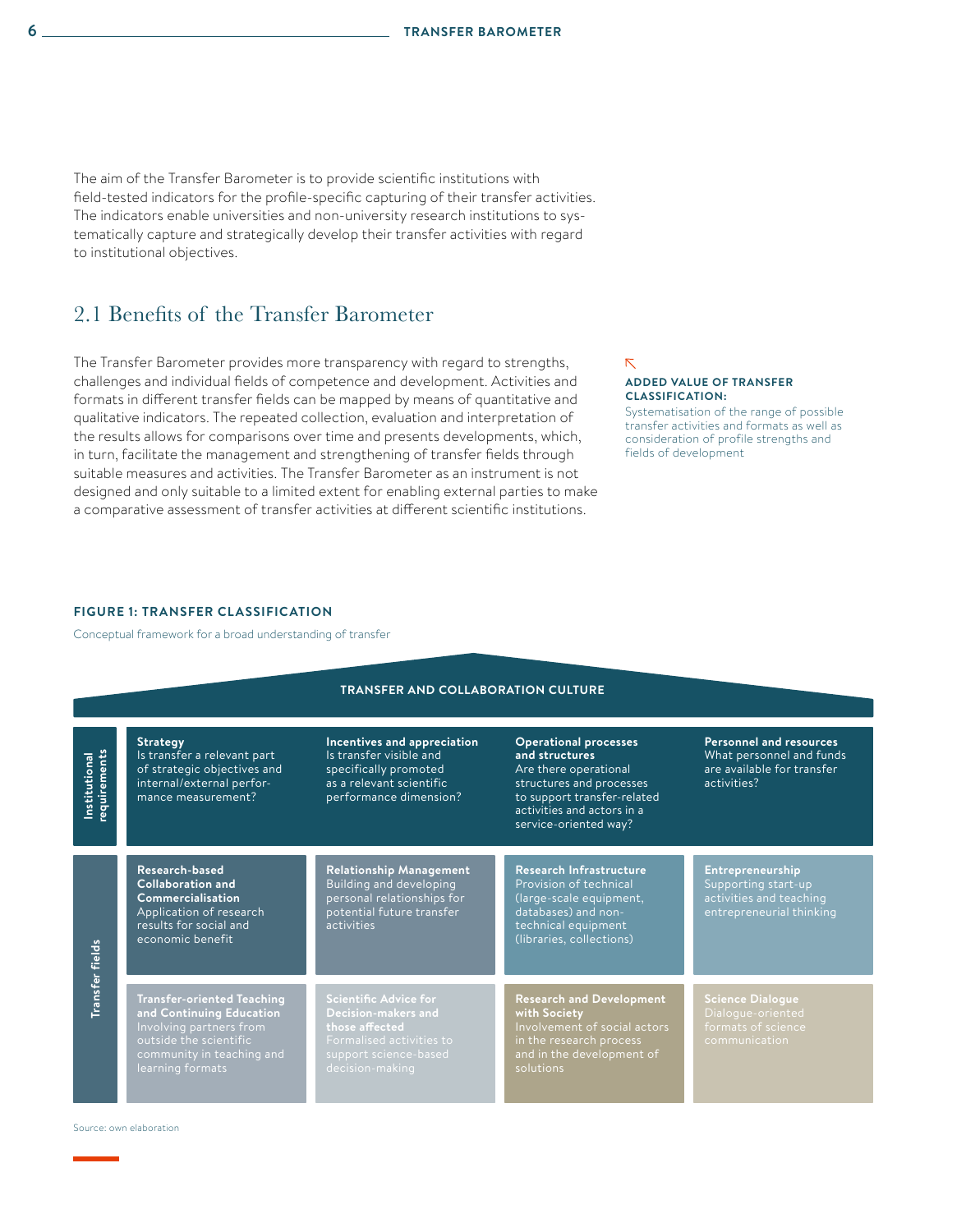Rather, it focuses on an appropriate representation of different profiles with a standardised set of indicators. The appropriate set of indicators for a scientific institution can be compiled by the institution itself according to its strategic focus. Alternatively, all transfer fields can be considered in order to obtain a comprehensive view and to base strategic planning on present conditions. The Transfer Barometer explicitly does not aim to establish a transfer ranking. However, it can facilitate a harmonisation of the understanding of transfer and of the indicators across institutions and allow for comparisons on this basis.

## 2.2 Transfer classification as a conceptual framework

The basic requirement for capturing achievements in knowledge and technology transfer is the definition of the institution-specific understanding of transfer and the strategic objectives with regard to it. This involves determining which transfer fields and activities are part of the institution's transfer profile and how these relate to research and teaching. The transfer classification serves to define and reflect on this understanding of transfer. It was developed together with the participating universities and non-university research institutions (see Figure 1), taking into account existing national and international approaches. The subdivision into institutional requirements and eight transfer fields reflects a broad understanding of transfer and includes the entire range of possible activities and formats found across all profiles of the participating institutions. It includes business and technology-related transfer as well as extended knowledge transfer and collaboration with various stakeholders, e.g., social or cultural actors. The institutional requirements describe critical success factors for transfer and cooperation activities. Based on the transfer classification, higher education institutions and research institutions can categorise their transfer activities, reflect on their specific transfer profiles and use this knowledge to select the transfer fields or indicators to be captured. The transfer profile of an institution is composed of a specific combination of individual transfer fields.

The central added value of the transfer classification lies in the systematisation of the range of possible transfer activities and formats and the consideration of profile strengths and fields of development resulting thereof.

### 2.3 Core indicators and optional indicators

Specific indicator sets are assigned to each of the transfer fields and institutional requirements listed in the transfer classification. Each indicator set consists of a series of *core indicators* and *optional indicators*.

The *core indicators* provide a brief representation of a transfer field by means of a limited number of important indicators with high informative value.

They were classified as particularly relevant and practicable by the participating institutions in the joint coordination and testing process.

The *core indicators* create transparency and visibility with regard to the nature of the core activities within the transfer fields.

 $\overline{\nabla}$ 

The breakdown into institutional requirements and eight transfer fields covers the entire range of possible activities and formats found across all profiles of the participating institutions.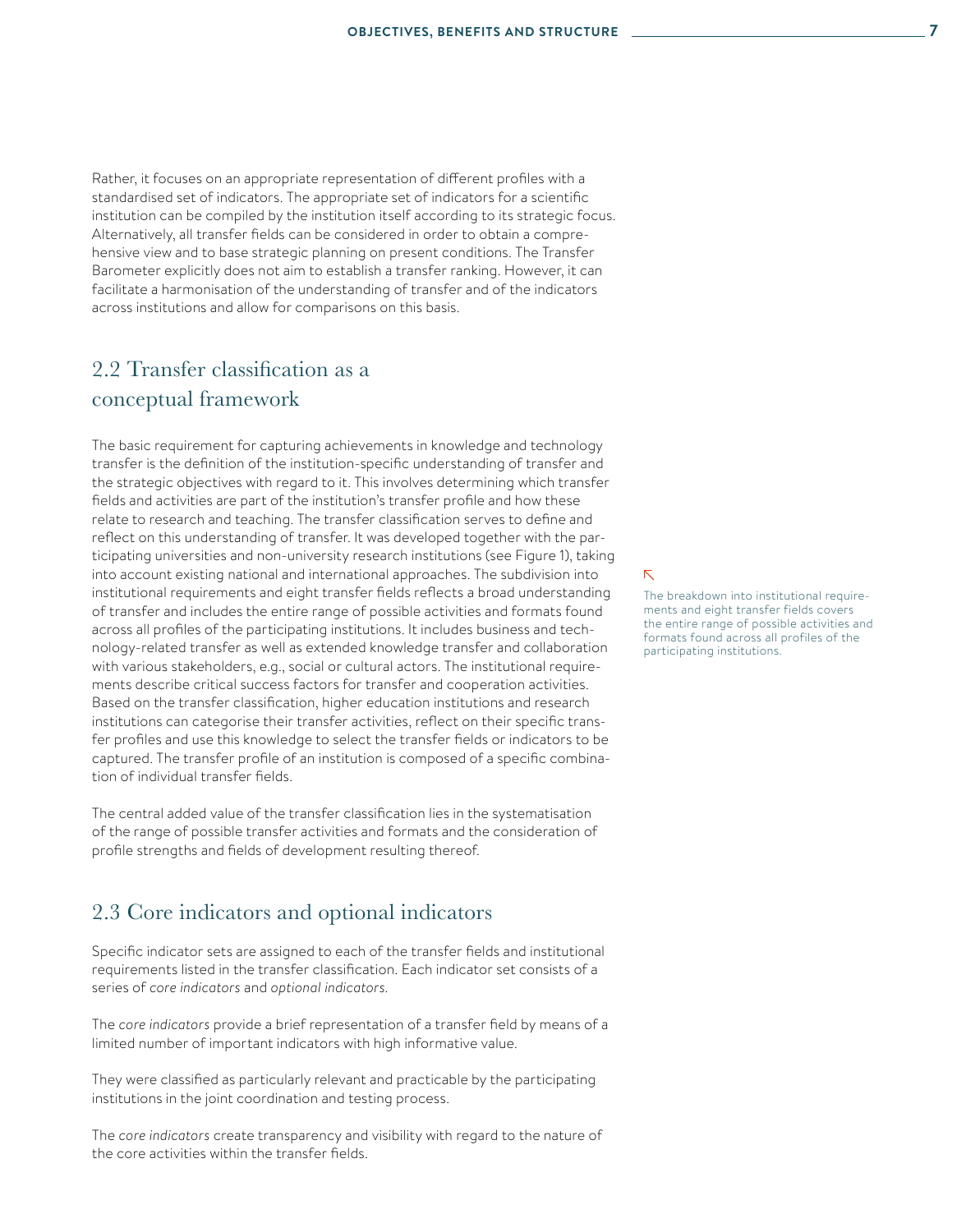The *optional indicators* are complementary and record activities and achievements in greater detail. They provide scientific institutions with a broader perspective and deeper insights into transfer fields that are particularly relevant to them.

The respective scientific institution decides which transfer fields it wants to focus on according to its own strategic goals, and which transfer fields it wants to examine more closely with the help of the optional indicators. It may be prudent to supplement the indicator sets with further profile-specific indicators.

The collection of core and optional indicators requires time and human resources.

The extent of the actual survey effort depends in particular on the institutionspecific objectives and requirements. Additionally, it must be taken into account that certain indicators can only be collected through a survey conducted with the scientists engaged in transfer activities.

#### $\bar{\nabla}$

The selection of indicators is not to be understood as conclusive but can be supplemented with further profilespecific indicators.

#### **FIGURE 2: CORE AND OPTIONAL INDICATORS**

Indicators for a broader understanding of transfer



Source: own elaboration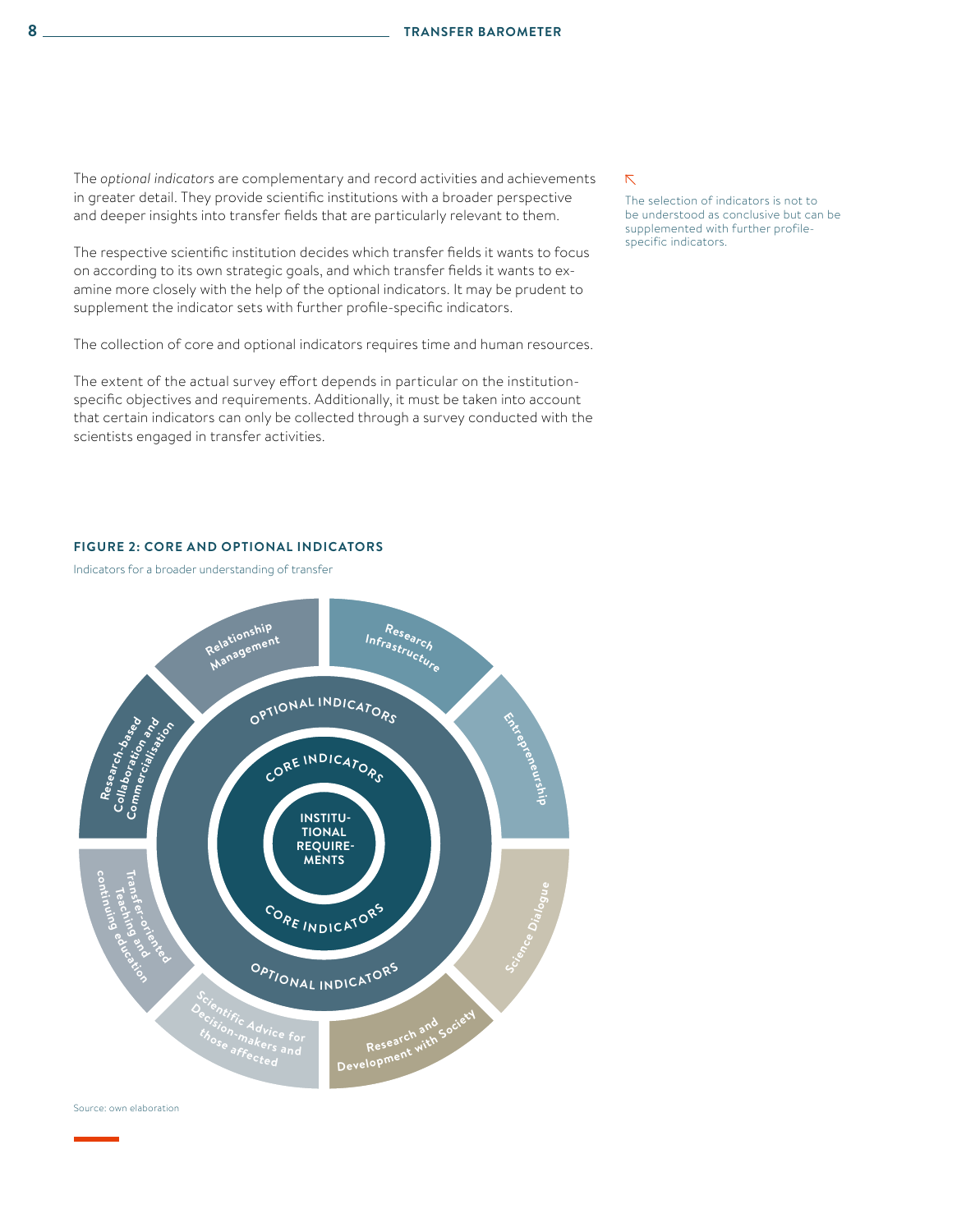## 2.4 Focus: Institutional requirements and transfer fields

In the following, the institutional requirements and the eight transfer fields as central elements of the transfer classification are presented in more detail.

#### **INSTITUTIONAL REQUIREMENTS**

The institutional requirements provide information about essential parameters that form the basis for transfer. They help to promote transfer and the development of a culture of transfer and collaboration within the overall organisation. The institutional requirements are subdivided into four dimensions: (1) strategic incorporation, (2) incentives and appreciation, (3) operational structures and processes, and (4) personnel and resources.

#### 1. Strategic incorporation

A strategic incorporation of transfer is aimed at making transfer visible as an explicit operational objective, both internally and externally, and to emphasise it as a relevant scientific performance dimension of the organisation. This can be expressed at the management level through visible responsibility for transfer (for example, through corresponding denomination), through statements in strategic documents or through consideration in (internal/external) goal-setting processes and performance measurements.

#### 2. Incentives and appreciation

This category analyses whether and to what extent the accomplishment of transfer is promoted through specific and systematic incentives, e.g., monetary (allowances, bonuses) and non-monetary forms of incentive (visibility, appreciation) for persons engaged in transfer-related activities.

#### 3. Operational structures and processes

This requirement refers to the support of transfer-relevant actors, provided either internally by the institution or by external service providers such as transfer companies under private law. It also deals with the question of a systematic cooperation management for the establishment, maintenance and coordination of contacts.

#### 4. Personnel and resources

The fourth category of institutional requirements covers the allocation of financial resources and the provision of transfer-related personnel, as well as the extent of autonomous, decentralised scope of action in the use of resources by transfer-relevant actors or organisational units.

The institutional requirements represent essential starting conditions and conducive framework conditions for the facilitation and practical implementation of transfer.

However, they do not allow inferences about the quantity and quality of transfer-oriented activities and formats or about the performance of the structures. This data is gathered in relation to the individual transfer fields.

 $\overline{\nabla}$ 

The institutional requirements provide information about essential parameters that form the basis for transfer.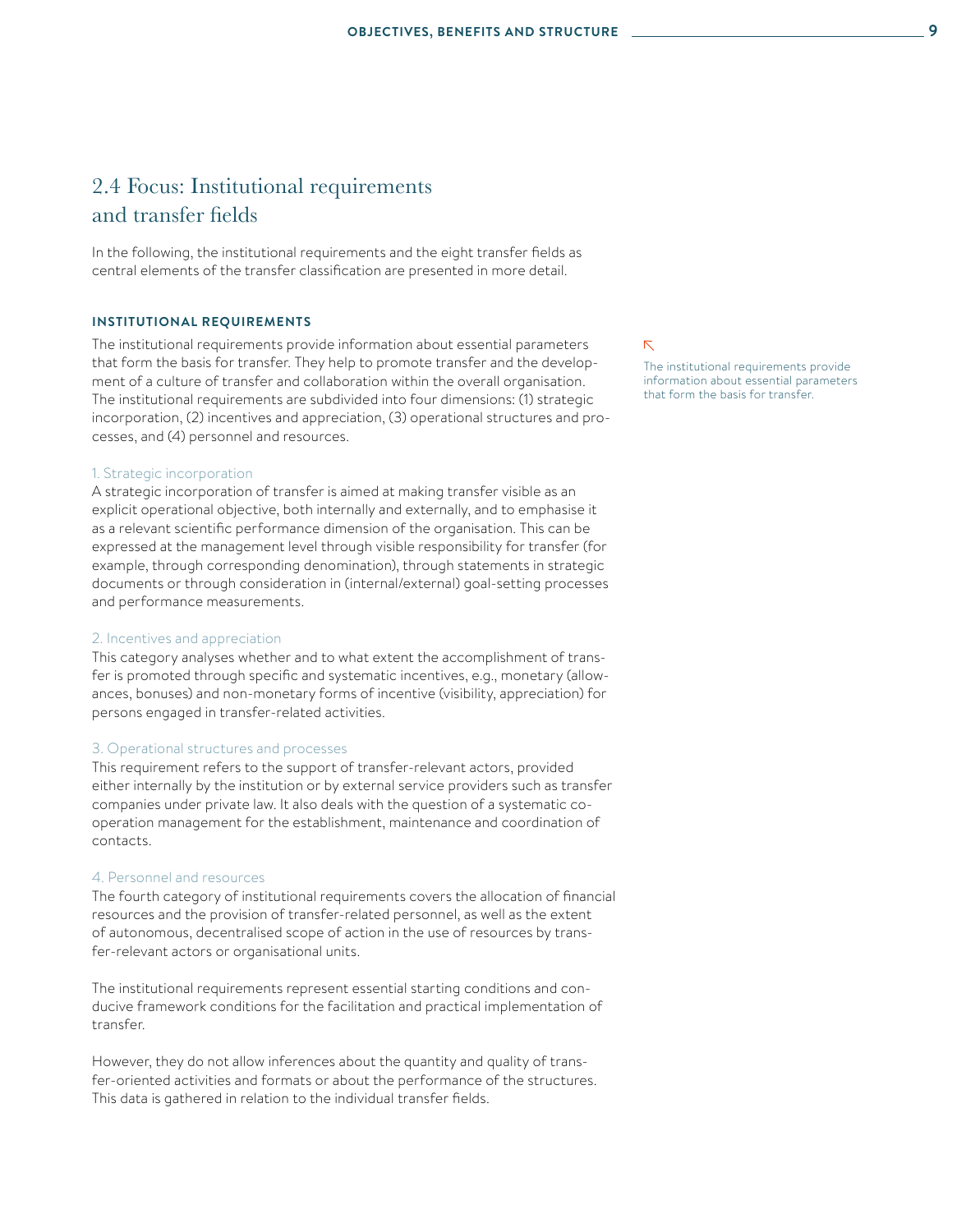#### **TRANSFER FIELDS**

The range of possible transfer activities and formats is subdivided into eight transfer fields as per mutual understanding of the institutions participating in the project (see Figure 1). Based on a broad understanding of transfer, the transfer fields include activities, formats and structures in business- and technology-related transfer areas.

#### » Transfer field Research-based Collaboration and Commercialisation

The transfer field of *Research-based Collaboration and Commercialisation* focuses on research results from all scientific disciplines as transfer objects. The collaboration partners involved are non-scientific actors from all areas of society. The aim is to enter into a contractually formalised collaboration with commercial application in mind, and to achieve both a social or economic benefit and added value for research and teaching. Typical activities include the areas of collaborative research, contract research, services, IP management and innovation marketing.

#### » Transfer field Relationship Management

The transfer field of *Relationship Management* revolves around building open, trusting relationships between people through the appreciative exchange of knowledge and experience. The activities in this transfer field are not necessarily goal-oriented as such. Rather, the objective is to build and maintain social networks for transfer activities. Typical activities and formats range from endowed professorships to fundraising, German scholarships, donations and sponsoring to career counselling and alumni work.

#### » Transfer field Research Infrastructure

*Research Infrastructure* as a transfer field involves the provision and use of large-scale equipment, laboratories, workshops, special libraries, archives, collections, software as a service, computing services, storage capacities, databases and data for users outside the scientific community. It is paramount that the infrastructure be unique and not customary. The objective is to further exploit the potential of existing research infrastructures for non-scientific user groups and to address their needs more purposefully.

#### » Transfer field Entrepreneurship

The transfer field of *Entrepreneurship* focuses on the application of ideas, knowledge, and research results by founding new companies (profit & non-profit). In addition, the teaching of entrepreneurial thinking as problem-solving and organisation skill as well as the teaching of specific start-up knowledge are considered. This is embedded in a process that begins with sensitisation, followed by the ascertainment of the founding principle, and ends with the market entry. It excludes the areas of curricular teaching and research, insofar as they are not explicitly oriented towards a concrete start-up project.

#### » Transfer field Transfer-oriented Teaching and Continuing Education

*Transfer-oriented Teaching and Continuing Education* encompasses study and learning formats that, through a formalised process, integrate partners outside the scientific community into teaching in a co-creative role. The aim is to promote the transfer of knowledge between the partners. Transfer can and should take place in both directions. Typical activities and formats include, for example, study programmes and formats that integrate or accompany practice and training (including doctoral study programmes in collaboration with practice partners), or further training formats with and for practice partners.

#### $\bar{\mathcal{N}}$

Based on a broad understanding of transfer, the transfer fields include activities, formats and structures in business- and technologyrelated transfer areas.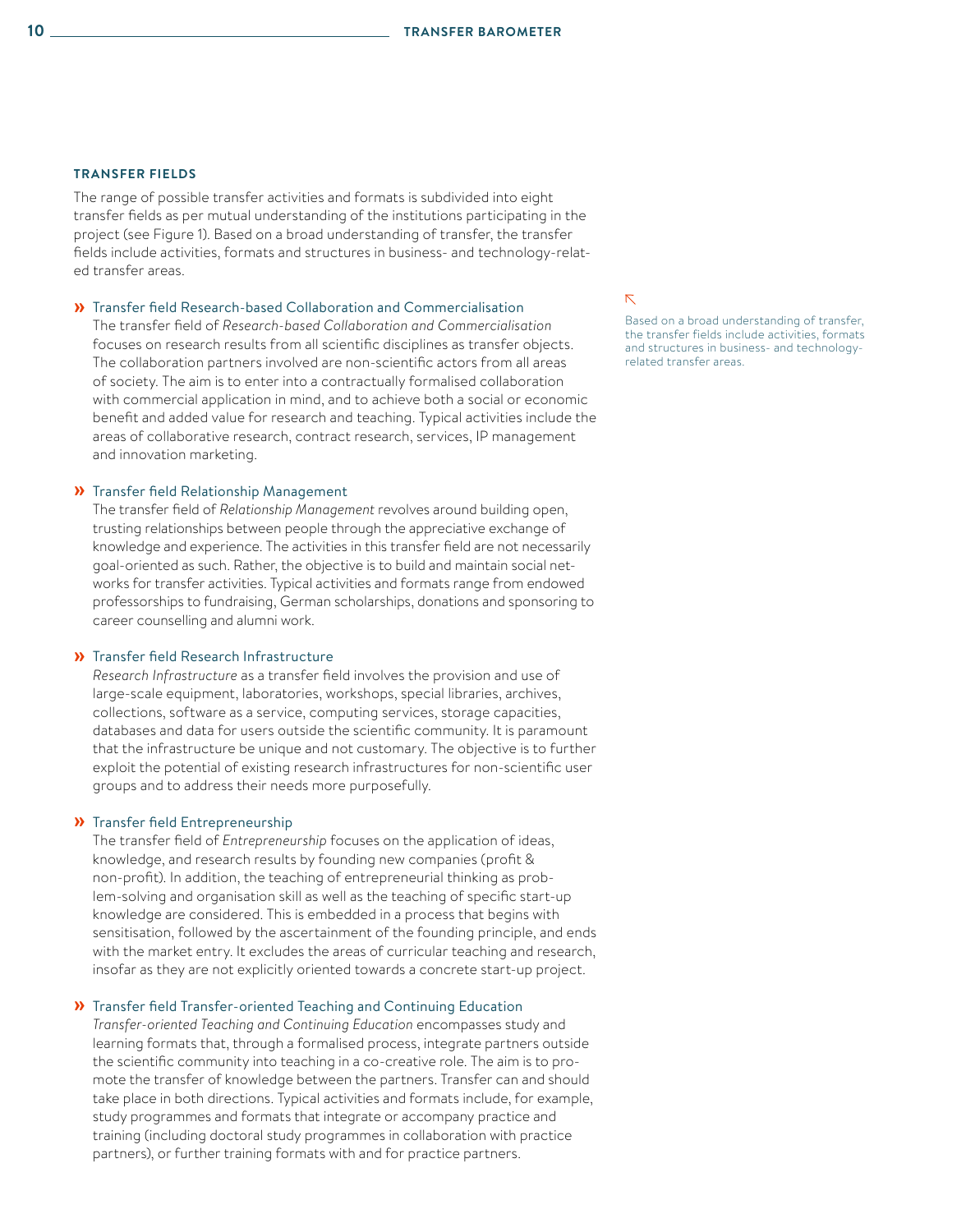#### » Transfer field Scientific Advice for Decision-makers and those affected

The transfer field of *Scientific Advice for Decision-makers and those affected* covers occasion-related activities by researchers that are directed at decision-makers in public and private institutions or parties concerned on the basis of their scientific expertise on a specific topic. The activities can be offered or organised proactively or specifically requested by external parties. The aim is to provide the aforementioned groups of people with scientifically substantiated support with regard to decision-making. This includes, for example, the compilation of expert reports and statements, committee activities and consulting assignments as well as participation in standardisation procedures.

#### » Transfer field Research and Development with Society

In the transfer field Research and Development Involving Society, the focus is on the participation of society in the research process and in the development of solutions. The transfer field covers projects of public interest and involves external partners in the development of research questions, in the research process itself and in the development of solutions. External partners may come from all parts of society, including non-profit organisations, civil society actors, municipalities, politics, cultural institutions, and companies, but also include citizens, patients, etc. The transfer field is not intended to be economically exploitable. Unlike the field of *Research-based Collaboration and Exploitation*, economic utilisation is not the aim nor the focus of this field.

#### » Transfer field Science Dialogue

Dialogue-oriented formats of scientific communication with society are addressed in the transfer field of *Scientific Dialogue*. These formats facilitate and promote direct dialogue between scientists and people outside the scientific community. They allow for an exchange about research results and the research process, and address questions communicated from the field of science to society as well as from society to the scientific community. Concrete examples of dialogue-oriented formats range from moderated blogs to formats such as children's universities, exhibitions and student labs.

### 2.5 Interim conclusion

The classification presented is a shared guiding framework for scientific institutions. They can use it for self-categorisation and, if necessary, for comparison with other institutions with a similar profile. The transfer classification offers every scientific institution the opportunity to consciously address the profile it seeks to promote and to examine the relevance of the transfer fields accordingly. The indicators make it possible to build up one's own standardised database. The selection of indicators is not to be understood as conclusive; they may be adapted and expanded. This is especially true for scientific institutions that may not yet see themselves sufficiently represented by the profiles of the institutions participating in the Transfer Barometer. The Transfer Barometer will be reviewed and further developed in the medium term using the findings gained through practical application at various scientific institutions.

#### $\overline{\mathsf{N}}$

The transfer classification offers every scientific institution the opportunity to consciously address the profile it seeks to promote and to examine the relevance of the transfer fields accordingly.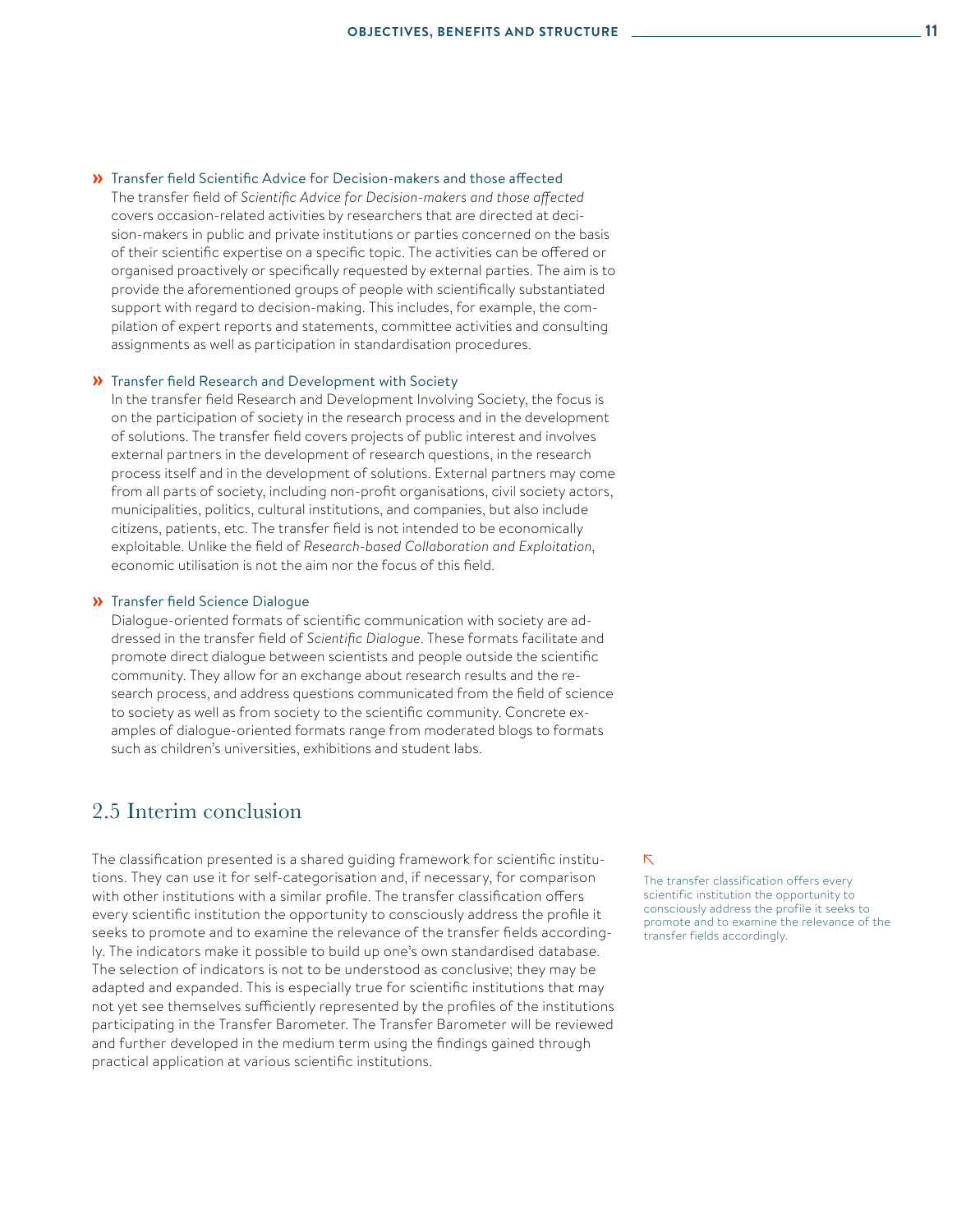

## **IRECOMMENDATIONS FOR IMPLEMENTING THE TRANSFER BAROMETER**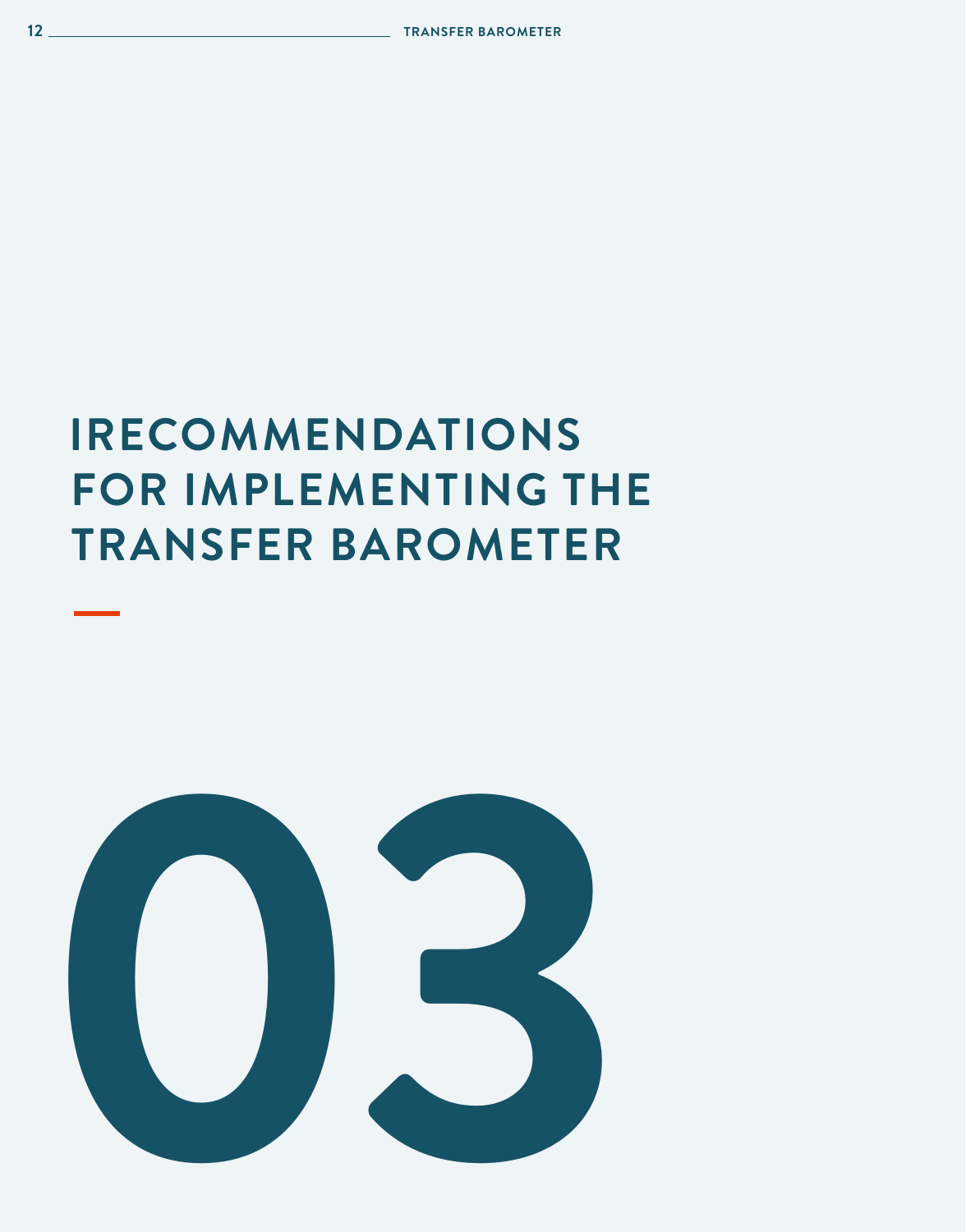### 3.1 Success factors

The collection of transfer indicators constitutes a challenge for both the administration and the organisational culture. Successful elicitation and recording of transfer activities are facilitated by the fulfilment of certain requirements. The scientific institutions involved in the trial have established the following key success factors for operational implementation.

#### **1. SETTING PRIORITIES AND SPECIFYING THE INSTITUTION'S OBJECTIVES IN USING THE TRANSFER BAROMETER**

The goals pursued in the utilisation of the Transfer Barometer may differ between scientific institutions and their management. Depending on the perspective, it can primarily serve as an operational instrument for internal performance measurement and for monitoring transfer activities. From a more strategic perspective, it can support institutional management and profile building by identifying strengths and development potential. These two uses are not mutually exclusive but combinable. It is important to be aware of the goals intended with the use of the Transfer Barometer, to specify them, and to communicate them as broadly and transparently as possible within the institution.

#### **2. FOCUS ON PROFILE-RELEVANT TRANSFER FIELDS AND INDICATORS**

It is advisable to focus on strategically relevant transfer fields and indicators. The specific composition and use of the indicators should correspond to the importance of the individual transfer fields within the institution. Each scientific institution must decide which transfer fields it will focus on with a view to its own strategic goals, and compile the indicator sets accordingly. In this process, differences between universities and non-university research institutions with regard to their profile and mission will become apparent. For example, the transfer field of *Research Infrastructure* will likely be less relevant for many smaller higher education institutions; the same applies to transfer-oriented teaching at non-university research institutions. Even within comparable types of institutions, profile and mission-related differences will arise in the choice of transfer fields and indicator sets.

#### **3. OBTAIN VISIBLE SUPPORT FROM THE MANAGEMENT OF THE SCIENTIFIC INSTITUTION**

The support and commitment of the top-level management is a key factor for success. It is particularly decisive for the strategic objectives and the understanding of transfer at the institution. The management level can highlight the purpose of the survey and the potential added value for the institution, and communicate that the effort involved is of central importance.

To this end, the management level should repeatedly draw attention to the survey early on and clearly express a corresponding expectation of participation. The management level should also be involved in the preparation and implementation in order to motivate as many participants as possible. To show visible support for the project, different communication formats appropriate to the institution should be chosen and combined on various occasions. Furthermore, it may be prudent to appoint a central contact person for the overall coordination of data collection across all transfer fields, who acts on behalf of the management.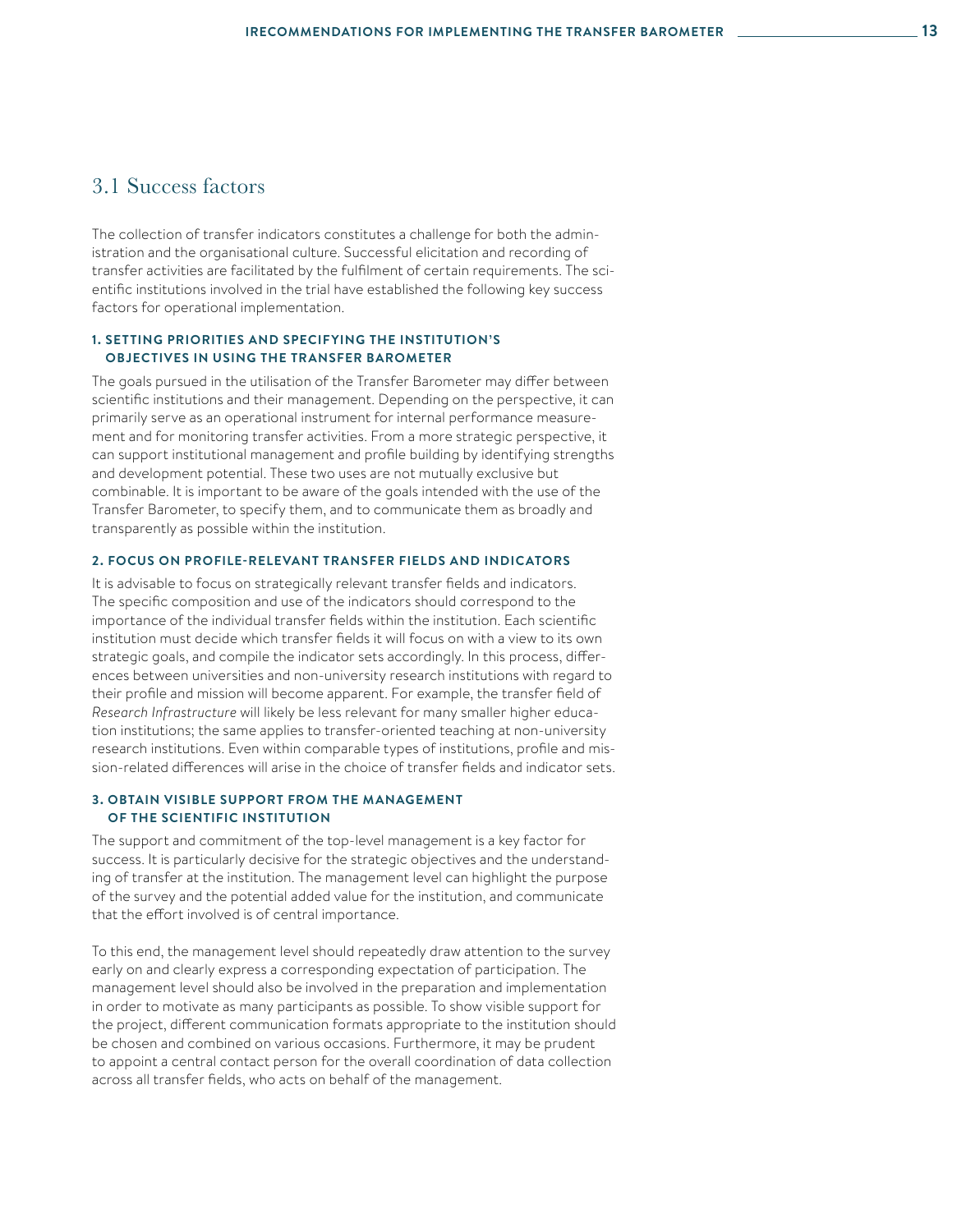#### **4. PROMOTE BROAD ACCEPTANCE AND SUPPORT AND DEMONSTRATE THE ADDED VALUE OF THE SURVEY**

For a successful survey, the support and acceptance of all persons directly and indirectly involved is central. These are primarily scientists, but also people in central research and transfer institutions, in the administrative sector, and in staff departments. For these persons and their respective perspectives, the goals as well as the added value and potential specific to them must be clearly recognisable in order to justify the additional effort. These are presented in detail in a separate "Executive Version". From the perspective of central transfer units, the survey can help to make success visible and use it as an argument for budget and resource allocations. For the administration, the Transfer Barometer can provide a helpful template for systematisation and standardisation, while scientists receive an instrument for presenting their own transfer activities. In order to gain additional support, the relevant internal committees or decision-making bodies should also be involved from the beginning and endorse the implementation of the Transfer Barometer.

#### **5. ALLOCATE FINANCIAL AND HUMAN RESOURCES FOR THE SURVEY**

The recording and presentation of transfer activities is an additional task that involves data collection efforts. As experience from practical trial shows, this task cannot be successfully implemented in-between and drawing only on existing resources. The provision of adequate human and financial resources from the outset is an indispensable success factor. At the same time, an allocation of resources underlines the relevance for the institution and management level. The exact nature of this provision must always be determined individually, taking into account the goals pursued with the Transfer Barometer and other factors specific to the institution.

#### **6. TAKE INTO ACCOUNT AND LIMIT THE TIME AND EFFORT REQUIRED FOR THE SURVEY**

It should be examined whether a survey can be linked to already-conducted or existing surveys. If transfer fields are being surveyed for the first time, it can be helpful, especially in the case of large institutions or extensive transfer fields, to start with subdivisions and expand the scope in follow-up surveys. Alternatively, a survey may also initially focus only on particularly relevant actors and projects rather than the full range. An institution may also choose to only gradually eliminate "blind spots". If the scientific institution decides to conduct a comprehensive survey, it does not necessarily need to do so annually. A two-to-three-year interval may be sufficient to identify developments and at the same time limit the effort.

The recording of transfer activities should be seen as a long-term organisational development process. The learning and experience effects gathered in the course of the initial surveys should support the establishment of corresponding routines and processes and contribute to significantly reducing future efforts. With regard to the development of reporting systems, institutions should consider the transfer fields that are particularly relevant to them in order to be able to standardise and simplify the survey in the future. This in turn requires a corresponding willingness to invest or allocate resources.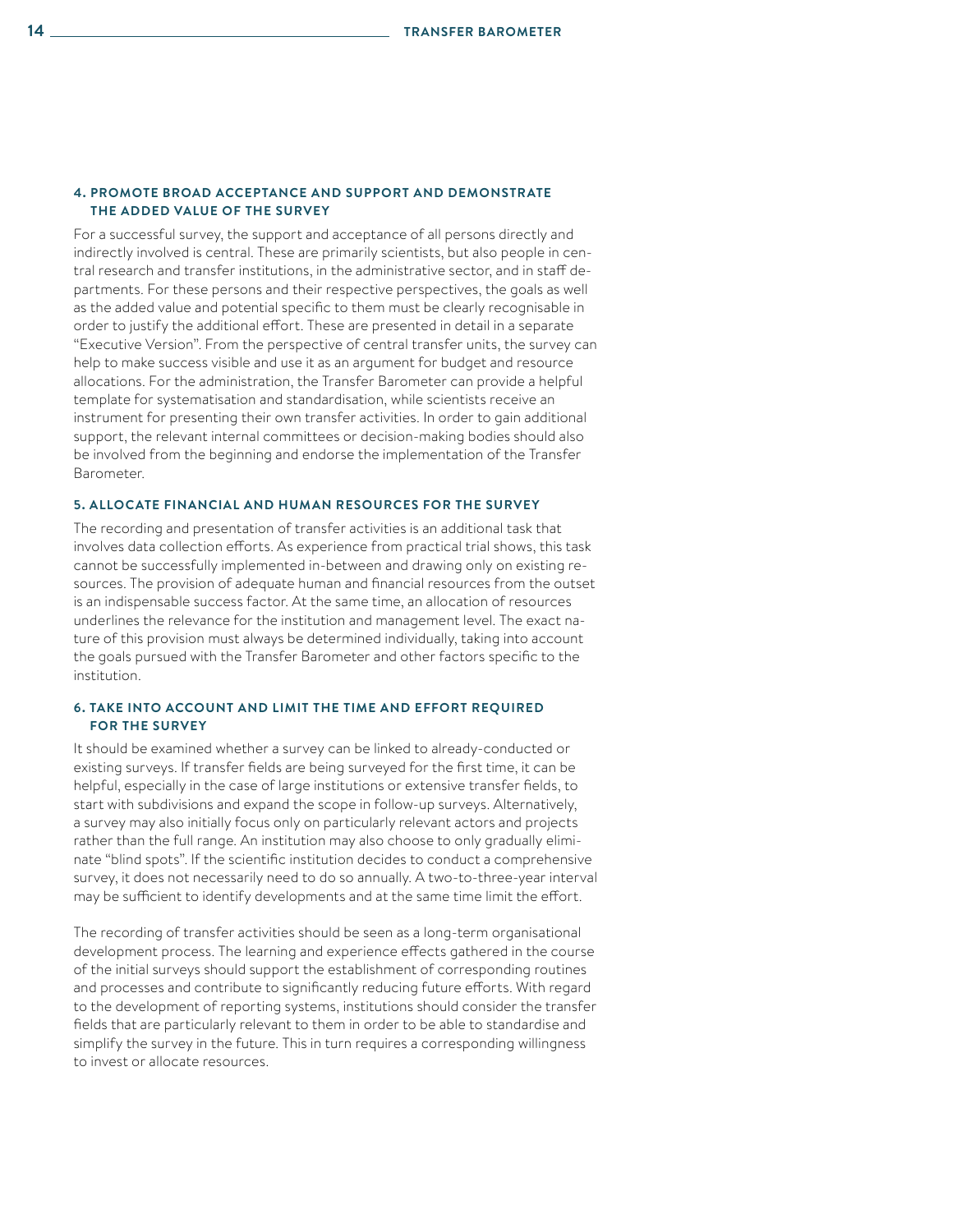### 3.2 Outlook

The Transfer Barometer yields greater benefits the more higher education institutions and non-university research institutions apply and further develop the proposed indicators. A widespread use would result in an increasing standardisation of transfer indicators and surveys, as well as in synergies through recurring reporting requirements. For scientific institutions, this would create a common basis that they can use for institutional classification, orientation, and for cross-institutional comparisons of transfer profiles. Due to the dynamics in the field of *Transfer and Collaboration*, the indicator sets will be subject to change.

The Transfer Barometer is a self-learning instrument. The core indicators and optional indicators must be continuously reviewed and further developed on the basis of experience regarding their implementation. New developments – such as Open Transfer or a stronger impact orientation – may also be incorporated into the process of further development. In order for the Transfer Barometer to develop successfully as a self-learning instrument, cross-institutional exchange about these experiences is essential.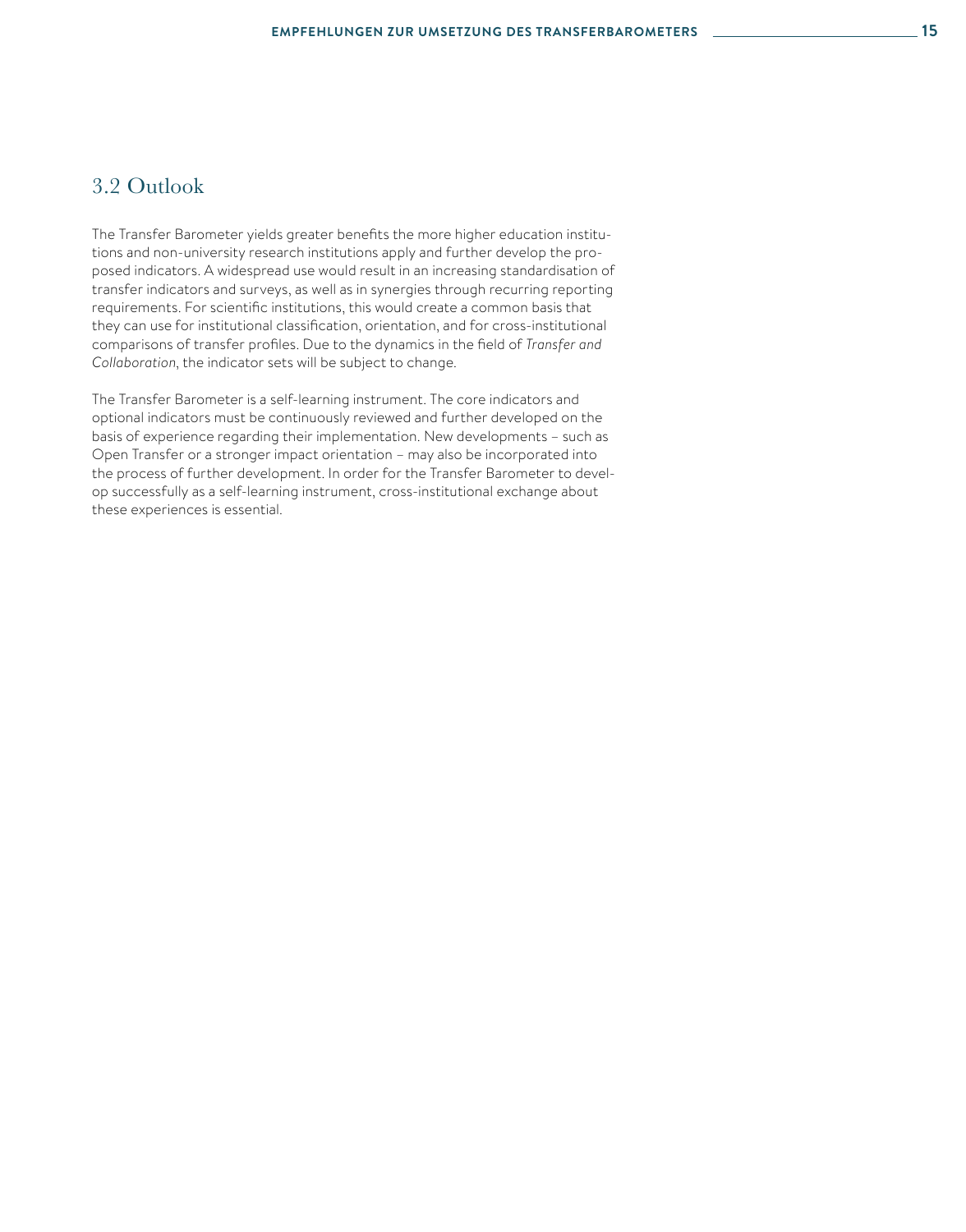## **IMPRINT**

Bibliographic information of the German National Library. The German National Library lists this publication in the German National Bibliography; detailed bibliographic data is available on the Internet at http://dnb.d-nb.de.

This work is protected by copyright. The rights conferred thereby, in particular those of translation, reprinting, extraction of illustrations, radio transmission, reproduction by photomechanical or similar means and storage in data processing systems, are reserved.

The publisher, editors and authors accept no liability for errors in content.

#### **© EDITION STIFTERVERBAND**

Essen 2021 Baedekerstraße 1 45128 Essen, Germany +49 201 8401-181

#### **AUTHORS**

Andrea Frank Cornels Lehmann-Brauns Dr. Frauke Lohr Arne Meyer-Haake Daniel Riesenberg

**EDITOR** Simone Höfer

#### **PHOTOS**

gremlin/iStock.com (titel)

### **GRAPHICS AND LAYOUT**

SeitenPlan GmbH Dortmund, Germany